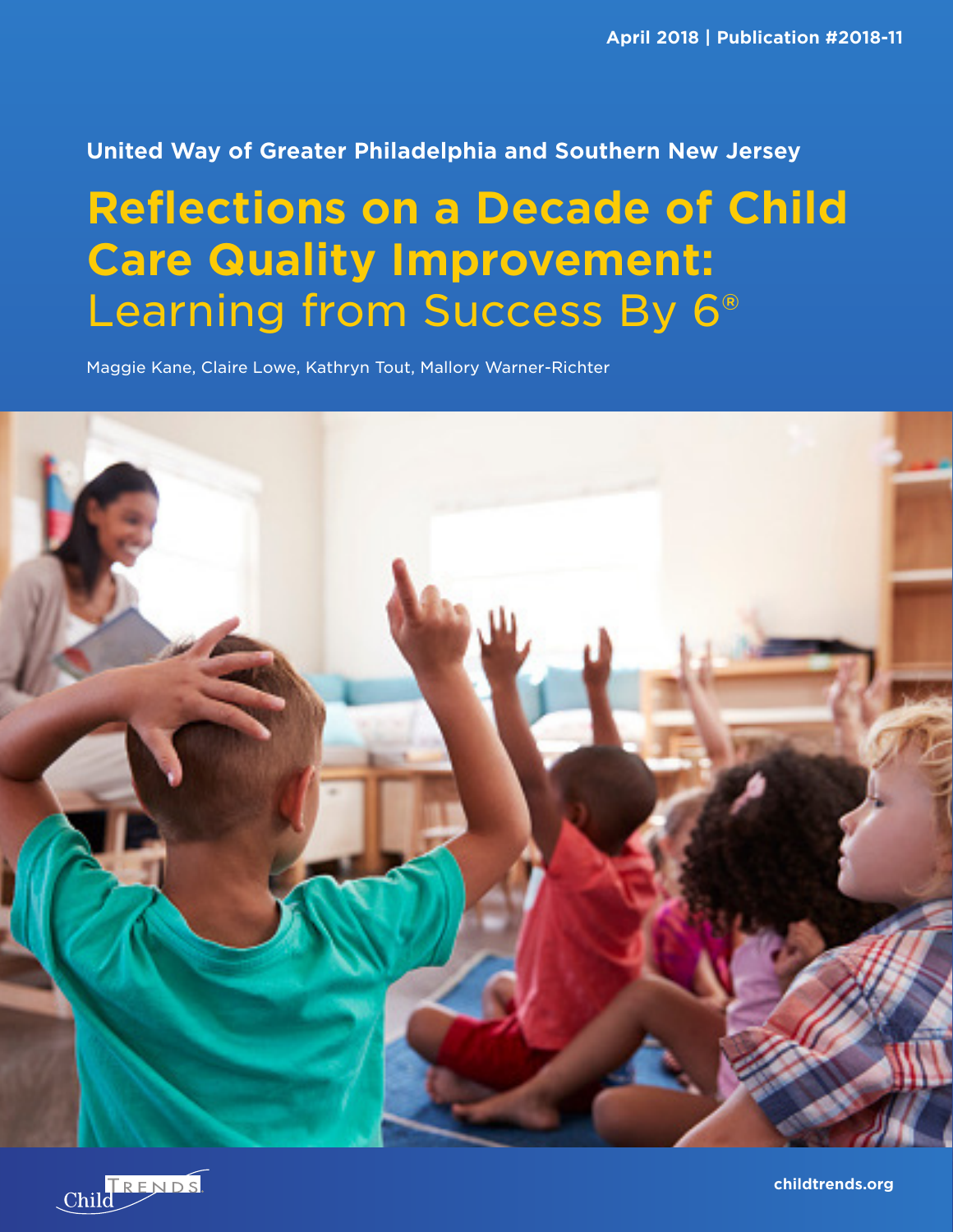

# **Success By 6®: A Brief Overview**

For more than 20 years, United Way of Greater Philadelphia and Southern New Jersey (United Way) has made high-quality early care and education a cornerstone priority of its investment strategy. United Way has also been a longtime champion of school readiness for the youngest children in southeastern Pennsylvania. In 1996, the organization joined with other collaborators to plan for the region's first quality improvement project—Child Care Matters—and, in 2002, launched the Early to Learn: Partners for School Readiness project. These projects, along with the introduction of Pennsylvania's Keystone STARS Quality Rating and Improvement System, influenced the design of United Way's Success By 6® (SB6) quality improvement program.

With a commitment to increasing child care quality, United Way launched the SB6 school readiness program in 2007 to help child care centers improve their quality level in the Keystone STARS four-STAR system. To meet the needs of centers in the community, SB6 has targeted services at Keystone STAR 2 centers, helping those that intend to improve quality for the children and families they serve. Once a center achieves STAR 3 or 4, SB6 provides ongoing resources to help maintain changes and seek continued improvements. This dual focus on promoting initial center quality improvements and sustaining quality over time is unique nationally; quality improvement programs typically focus on initial improvements without addressing the challenges of maintaining

Success By 6® is a unique program with a dual focus on promoting initial quality improvements and providing supports to sustain quality after participation has concluded.

improvements after participation ends. As a community-based program aimed at promoting and sustaining quality in child care centers, SB6 provides insights and lessons that can be applied to existing quality improvement initiatives locally, statewide, and nationally. This paper describes the history and components of SB6 and synthesizes the results of recent evaluation findings to highlight successes and challenges. Key themes and quotes from recent interviews with the SB6 management team, program participants, and technical assistance consultants help situate the evaluation results within the program's current context.

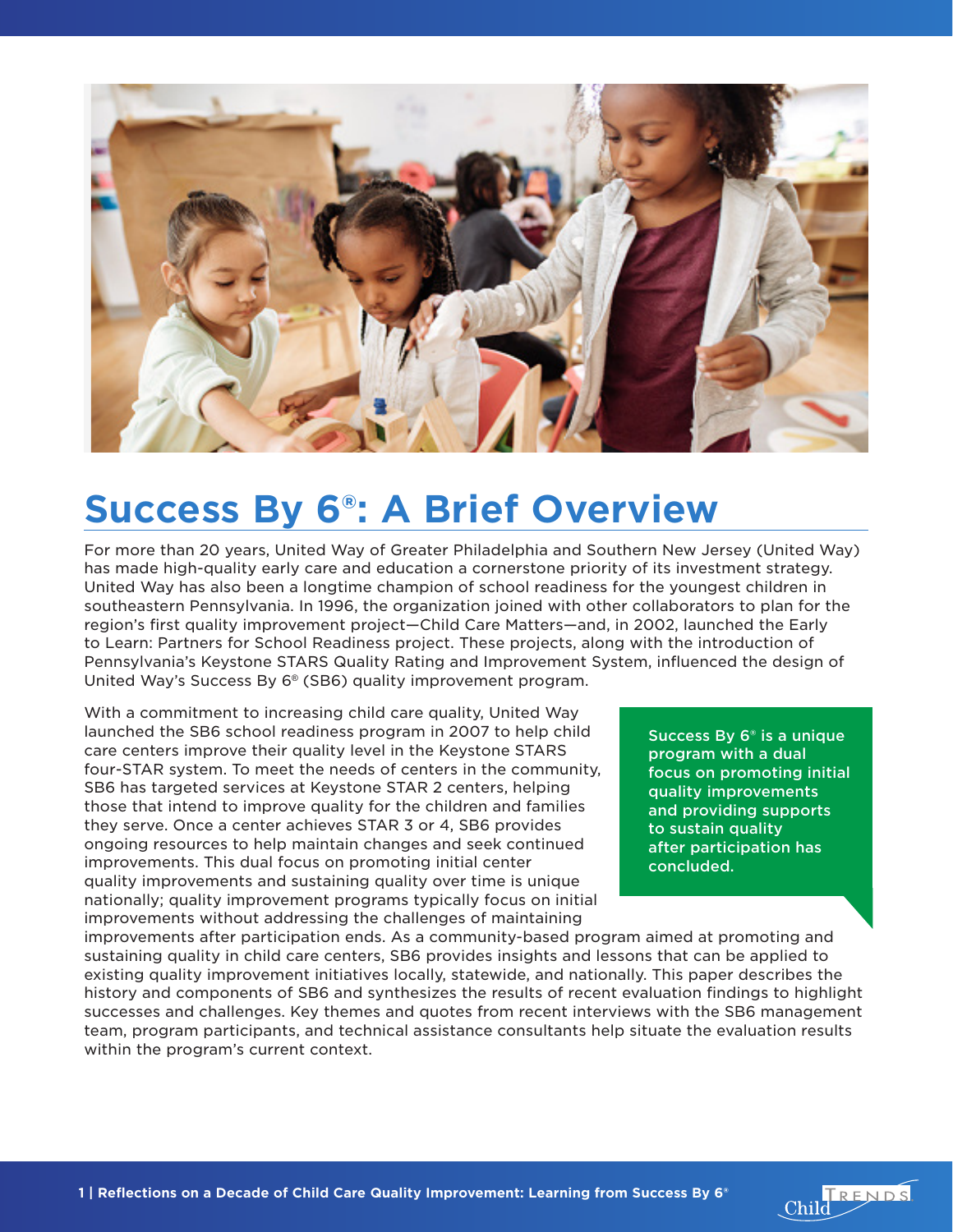# **The Success By 6® Model**

**Figure 1:** Success By 6® Logic Model



United Way of Greater Philadelphia and Southern New Jersey

\*\* Sustainability occurs after STAR 3 or 4 is acheived and completion of 18-month program

Child FRENDS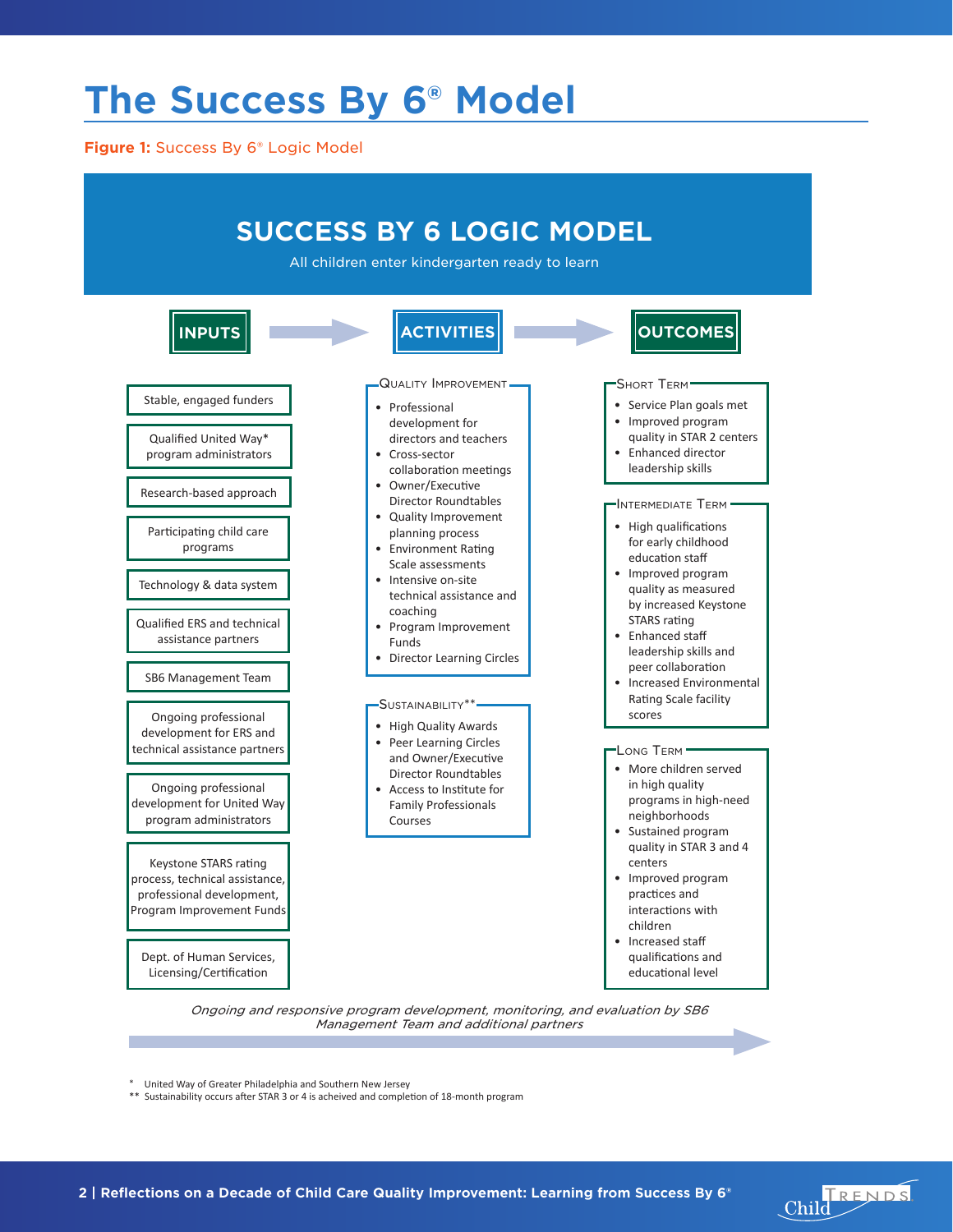Success By 6® (SB6) assists child care centers that serve children throughout southeastern Pennsylvania, a region challenged by high rates of intergenerational poverty. In Philadelphia alone, just over one-quarter of the population lives in poverty. Since its inception in 2007, SB6 has worked with 431 child care centers in many of the region's neediest neighborhoods to increase center quality, with the goal of improving school readiness for children. The program has focused on providing multitiered supports that address centers' financial, professional development, and quality assessment needs, and that sustain support for quality improvement as centers move up within the Keystone STARS framework.

Team increased the program term to 18-24 months to more fully respond to the needs of child care centers. The SB6 logic model depicts the activities and intended outcomes of the program and SB6 uses a cohort model where a group of centers begins the program at the same time. Initially, centers participated in SB6 for 12 months; however, within the first several years the SB6 Management conveys its dual focus on improvement and sustained changes (see figure 1 on the previous page).

## **Quality Improvement Activities**

SB6 uses a multifaceted approach to improve and sustain quality by providing on-site technical assistance (TA), access to professional development (PD), grants, peer learning opportunities, and classroom environment assessments.

### Technical Assistance and Professional Development

To provide on-site TA to center staff, United Way partners with the Delaware Valley Association for the Education of Young Children (DVAEYC) and Montgomery Early Learning Centers (MELC), both of which specialize in providing early childhood TA and PD. Centers are matched with a TA consultant and, using a relationship-based approach, TA consultants work onsite with centers throughout their participation in SB6 to set goals, provide PD, and prepare them for Keystone STARS quality assessment. TA consultants and center directors also work closely together early on to develop a service plan<sup>a</sup> to track progress toward goals during the program.

Each center receives four to 26 hours of TA each month depending on the number of children served and the number of classrooms. While most centers work with their TA consultant for 18 months, SB6 has discretion to extend TA services for an additional three to six months based on center needs. For example, extensions can be offered to centers that have demonstrated progress toward improving their quality, but that need some additional assistance to prepare for STAR 3 designation. SB6 also has criteria for early identification of centers that need specialized TA to strengthen their basic operating systems before beginning the intensive quality improvement program. Centers involved in the Readiness Program work with TA consultants to put systems in place to ensure that they consistently meet basic STAR 2 requirements before beginning further quality improvement work.

TA consultants also play a primary role in delivering ongoing PD by working with centers to identify PD needs and either providing support themselves or connecting centers with others with the required expertise. One of the first PD activities that centers participate in is a workshop designed to prepare them for the quality assessment process.

#### Grants

Centers participating in SB6 receive Program Improvement Funds (PIF) to purchase materials and training. Centers can apply for funding after participating in the program for at least five months, and award amounts vary from \$4,000 to \$14,500 based on center size.<sup>b</sup> While center directors cannot use these funds for general operating expenses, they have flexibility to request funding for materials and services tailored to their centers' individual needs. TA consultants work with center directors to prepare budget requests based on center staff input, service plan goals, and assessment results. An analysis of PIF budgets found that centers most frequently requested funding for materials to support play and



<sup>&</sup>lt;sup>a</sup> A service plan is a plan that TAs jointly develop with center directors to set goals for quality improvement aligned with Keystone STARS indicators.

b Centers with one classroom are eligible for \$4,000. For each additional classroom, centers can receive another \$1,500 up to the maximum funding amount of \$14,500.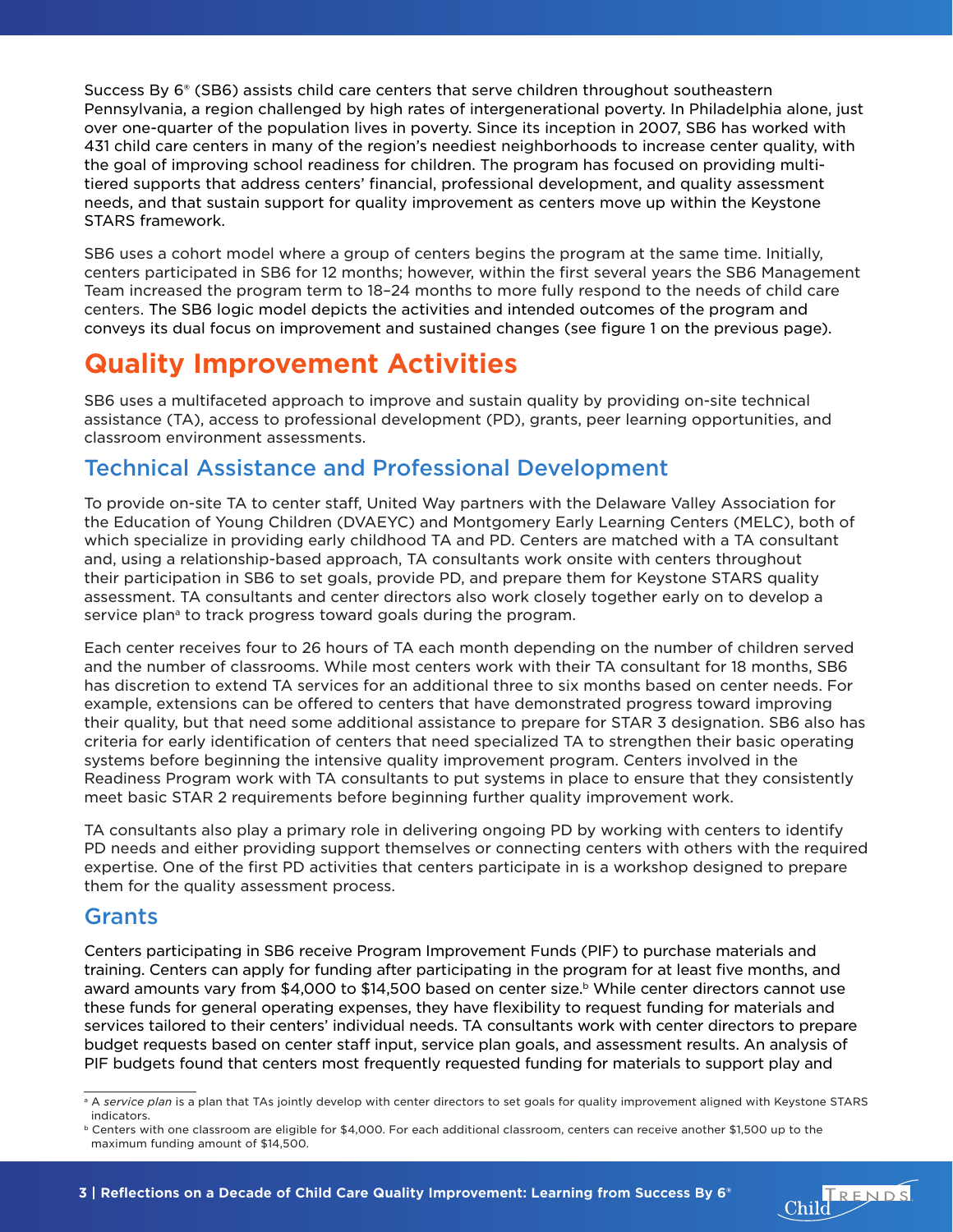learning, including blocks, instruments, and free play materials (65% of line items analyzed). After this, centers most frequently requested health and safety items such as sinks, diaper changing tables, and locked cabinets (20%); facility-related items such as repairs and play area improvements (10%); and professional development opportunities such as trainings and organizational memberships (5%).

### Peer Learning Opportunities

**Reflections on a Decay of Child Care A** control Care and *Learning from their peers* in this setting. SB6 provides opportunities for peer learning in Director Learning Circles (DLCs), bimonthly forums where SB6 directors can discuss challenges they face, share expertise, and further develop as leaders in their field. In a survey of directors currently or formerly involved in SB6, a majority indicated that they enjoyed meeting with other directors in DLCs, and about half indicated that they had learned a

In 2014, SB6 expanded peer learning to include Owner/Executive Director Roundtables (OEDs) in response to a growing need expressed by these leaders to have a space to discuss their unique experiences. Unlike director-based groups, OEDs include both current and former SB6 participants. Some participants formerly served as both owners and center directors but later transitioned exclusively into the owner role, while others served as owners or executive directors for the duration of their center's involvement with SB6.

### Classroom Environment Assessments

SB6 uses the Environment Rating Scale (ERS) suite of assessment tools to identify the needs and progress of centers in the program. In the first three months of SB6 participation, three classrooms in each center receive an assessment using either the Infant/Toddler Environment Rating Scale (ITERS) or the Early Childhood Environment Rating Scale (ECERS), depending on the age of the children in the classroom.<sup>c</sup> The ECERS-R assessment tool was used for cohorts 1-17; SB6 transitioned to using the ECERS-3 when it was published in 2016. After a center's initial assessment, its TA consultant schedules a feedback meeting to discuss the results with the center director and the ERS assessor. The results serve as a baseline for measuring centers' quality and inform the development of service plans. In the final three months of SB6, a second set of ERS assessments are conducted to measure improvements and determine readiness for STAR 3 designation. A similar feedback format is used for the second set of assessments. The 2016 evaluation of SB6 found that TA consultants spent about one-third of their time onsite with directors working on ERS-related topics and activities. Comparison of ERS scores found that, on average, centers increased their score by 0.44 points between the first assessment and the second, moving from a three-point range score to a four-point range score.<sup>d</sup>

## **Sustainability Components**

Access to quality improvement components concludes after 18 to 24 months. Centers that have completed SB6 and also achieved a STAR 3 or 4 rating are eligible for several sustainability supports.

### Financial Awards

The SB6 High Quality Awards assist centers with the costs of maintaining their quality ratings. On average, centers receive \$5,000, although total award amounts vary depending on center size.

### Ongoing Peer Learning Opportunities

While DLCs provide peer support opportunities for directors currently participating in SB6, Peer Learning Circles (PLCs) are designed to facilitate ongoing peer learning for directors after their participation ends. PLCs meet monthly and are open to directors at centers that have achieved STAR 3 or 4 after SB6 participation. Currently, six PLC groups meet throughout the region, composed of directors from different cohorts. United Way contracts with an external consultant to facilitate these groups. OEDs are also open to past SB6 participants.

Child FRENDS

c The ITERS assesses classrooms serving children from birth to two and a half years. The ECERS assesses classrooms serving children ages two to five. (Frank Porter Graham Child Development Institute. Environment Rating Scales: Assessment instruments for early

childhood and child care program quality. Accessed from <u>http://ers.fpg.unc.edu/.</u>)<br><sup>d</sup> The evaluation analyzed the change in score from first ERS assessment to second ERS assessment for centers in cohorts 5 through 15.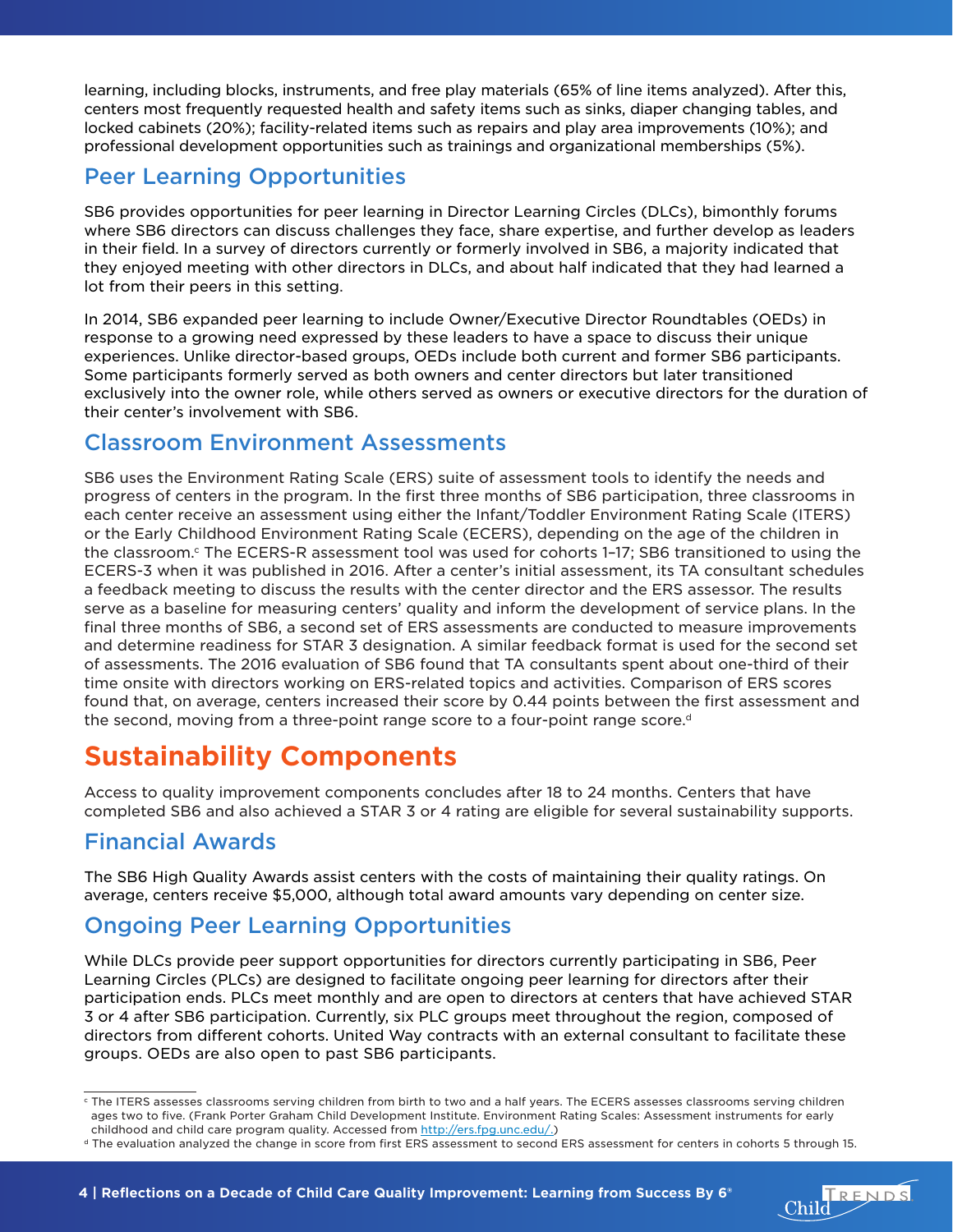### Professional Development

United Way partners with Lakeside Global Institute (formerly The Institute for Family Professionals) to provide ongoing learning opportunities for center directors and teachers. Providers have free access to professional development on a variety of topics, including topics related to trauma awareness and trauma-informed care. United Way is committed to building a trauma-informed early childhood community and preparing child care center leaders and staff to meet the unique needs of children and families who face intergenerational poverty.

## **SB6 Leadership and Management Team Structure**

**Reflections on a Decade of Child Care Quality Improvement: Learning from**  United Way staff oversee SB6, building and maintaining relationships with funders and partners, and **Success By 6®** leading the day-to-day management of the program. In its 11 years of operation, the program has been guided by a Management Team composed of partner organizations and facilitated monthly by United Way. The collaborative approach of the Management Team provides flexibility to make adaptations over time that address the changing needs of centers. The Management Team currently includes representatives from United Way, DVAEYC, MELC, Public Health Management Corporation (PHMC), and the Southeast Regional Key.



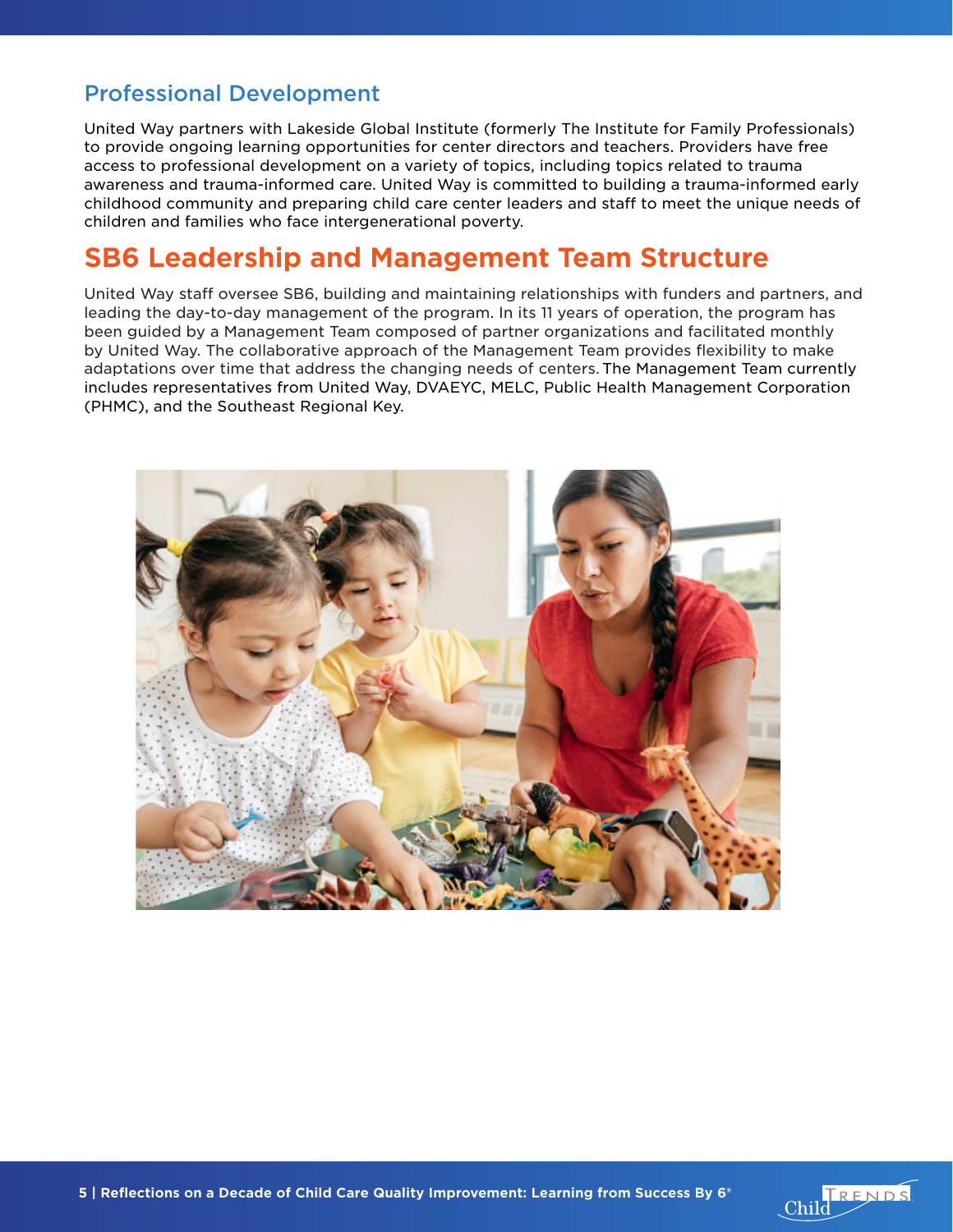## **SUCCESS BY 6 KEY MILESTONES**



From its inception, SB6 has worked with a variety of partners to provide quality improvement support to child care centers, and has adapted its services to meet the changing needs of child care providers. This set of key milestones highlights the evolution of SB6 over time in response to participant feedback, evaluation, and changes to Keystone STARS (see figure 2).

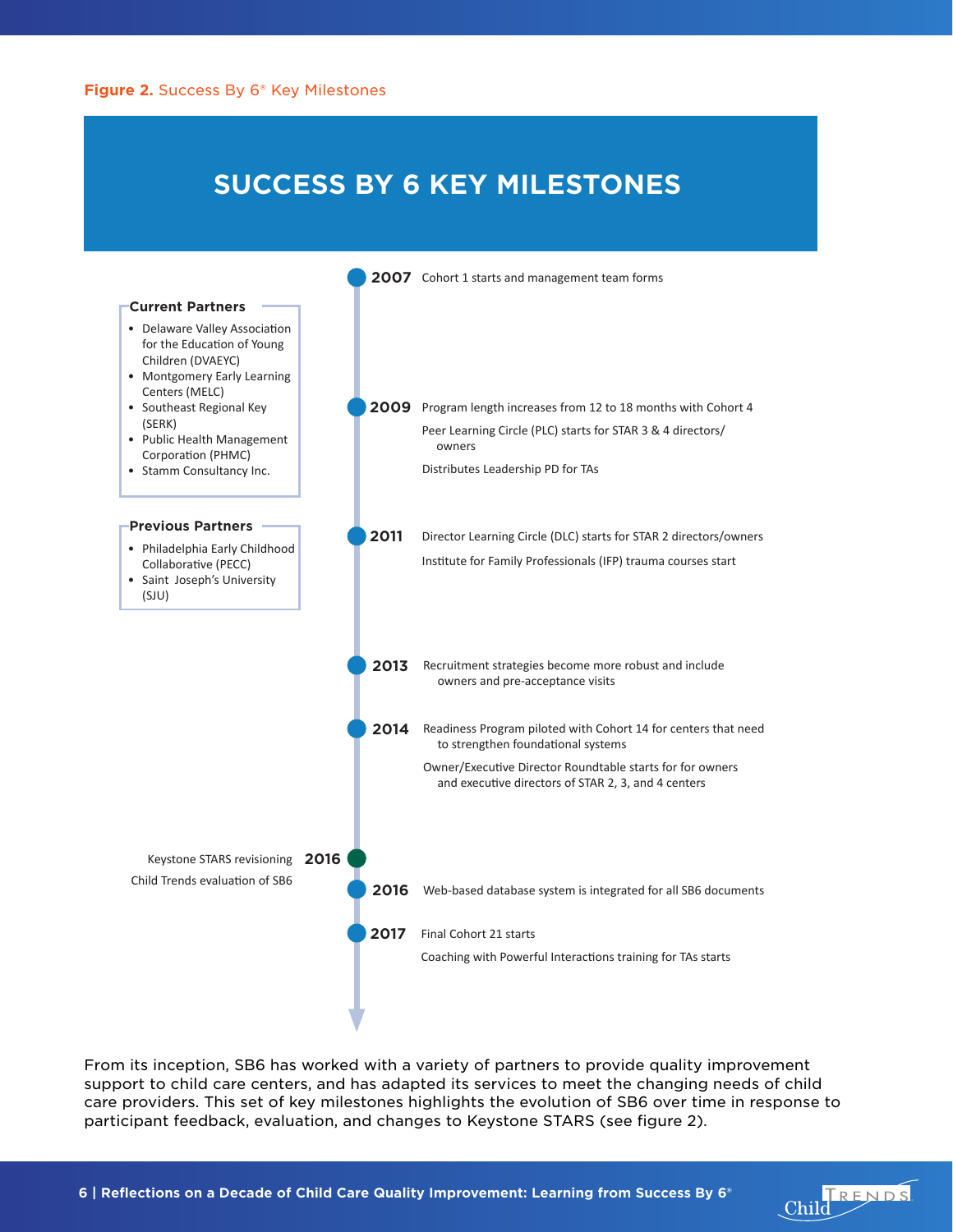# **Success By 6®: Commitment to Evaluation and Continuous Improvement**

analyses of multiple data sources, including the following: A hallmark of United Way's leadership and the Success By 6® Management Team is their investment in regular monitoring and evaluation to inform refinements and revisions to SB6 (see table 1). This commitment to evaluation and continuous improvement has led to changes in the program that address centers' emerging needs. The most comprehensive evaluation of the program, funded by the William Penn Foundation and conducted by Child Trends, occurred in 2016 and was based on

- **•** Surveys of current and past SB6 participants and TA consultants
- Interviews with members of the Management Team
- Review of TA consultant contact logs, service plans, and PIF budgets
- Observations of TA consultants in the classroom
- Environmental Rating Scales results
- Census data
- Data on Keystone STARS level move-up from the Office of Child Development and Early Learning in Pennsylvania (OCDEL)

The resulting report, *Improving Quality for Child Care Centers in Greater Philadelphia: An Evaluation of Success By 6®*, reviewed the design of SB6 to assess its degree of alignment with elements of effective quality improvement programs identified in the research literature. Each component of SB6 was then analyzed in-depth to understand how it was associated with progress on the objective measures of success—namely, move-up in Keystone STARS—and the experiences and perceptions of participants and TA consultants. The evaluation found that participation in SB6 boosted overall move-up to a STAR 3 from 27 percent for nonparticipants to 45 percent for participants. While the overall move-up rate reflects the challenges of quality improvement among child care centers, centers that participated in SB6 had a higher (statistically significant) move-up rate than centers that did not. The study also documented SB6 participants' experiences with and perception of SB6, finding that the program operated effectively, led by a collaborative management team that was responsive to changing needs. Center directors and teachers who participated in SB6 had generally positive experiences with the program. In response to the findings, SB6 management implemented changes to their documentation system (moving to a web-based platform) and shifted their TA model to include a more intensive focus on positive interactions between teachers and children.

United Way initiated further evaluation activities with Child Trends in 2017, which examined:

- Changes in the characteristics of centers participating in SB6 and implications for the services provided
- The ways in which center directors improved their leadership skills through SB6
- The extent to which TA consultants and center staff addressed teacher-child interactions during consultation
- Barriers and opportunities for teacher professional development

The information gathered from two rapid-cycle evaluations provided insight into the SB6 participant experience, as well as SB6's ability to implement changes to the program. These and other findings from the 2016 evaluation will be highlighted throughout this brief.

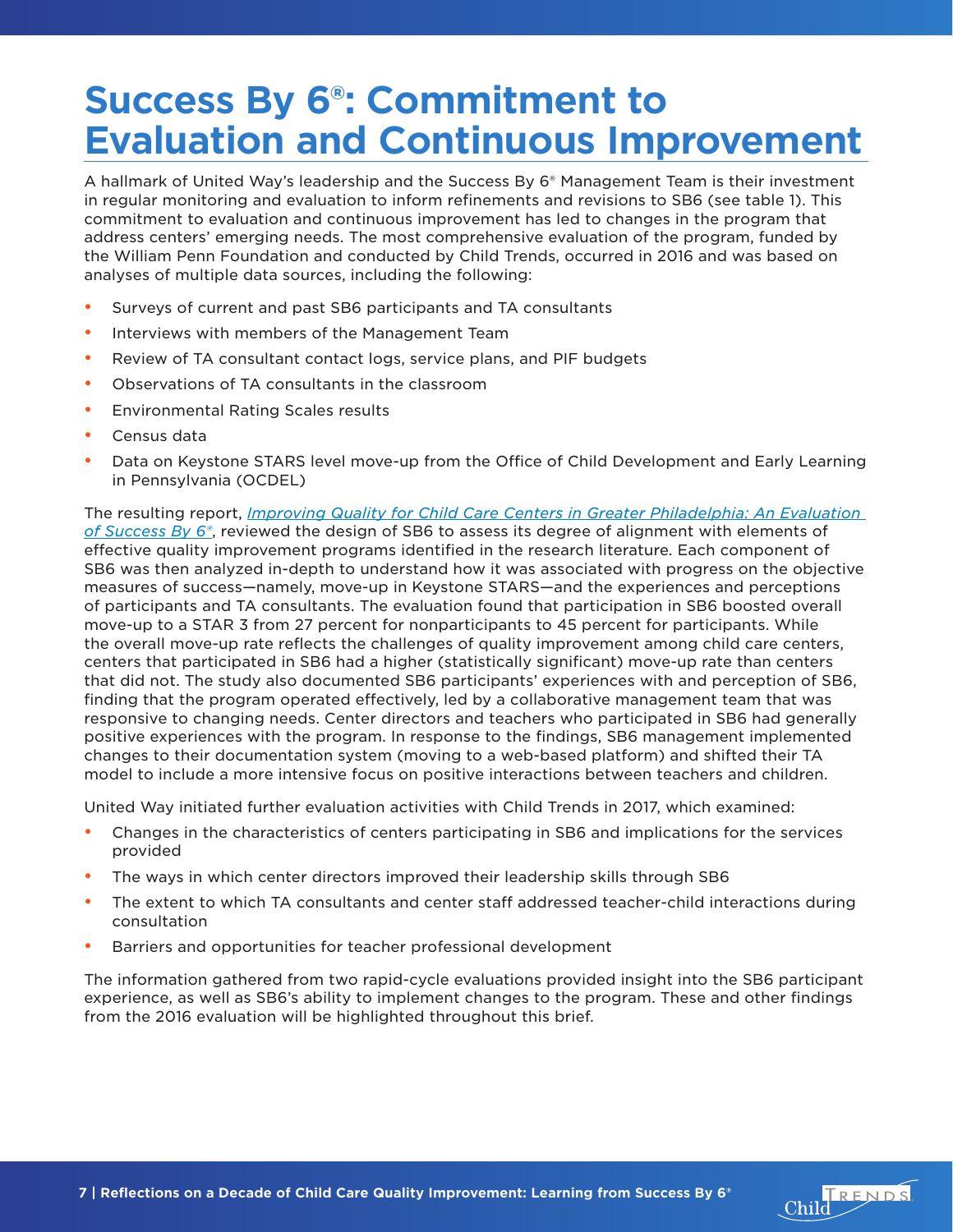#### **Table 1.** Success By 6® Evaluation Activities

| <b>Year</b> | <b>Evaluation</b><br><b>Activity</b>                                     | <b>Report</b>                                                                                                                                              | <b>Content / Theme</b>                                                                                                                                                                                                                                                                                             |
|-------------|--------------------------------------------------------------------------|------------------------------------------------------------------------------------------------------------------------------------------------------------|--------------------------------------------------------------------------------------------------------------------------------------------------------------------------------------------------------------------------------------------------------------------------------------------------------------------|
| 2015        | Identification<br>of effective<br>of quality<br>improvement<br>practices | A Blueprint<br>for Early Care<br>and Education<br>Quality<br>Improvement<br><b>Initiatives: Final</b><br>Report                                            | Proposes a blueprint of effective quality<br>improvement practices in early childhood education<br>based on existing research and input from national<br>experts.                                                                                                                                                  |
| 2016        | Comprehensive<br>program<br>evaluation of<br>Success By 6 <sup>®</sup>   | Improving<br>Quality for Child<br>Care Centers in<br>Pennsylvania:<br>An Evaluation of<br>Success By 6 <sup>®</sup>                                        | Describes key findings about Success By 6 <sup>®</sup> based<br>on surveys with current and past participants,<br>interviews with members of the Management<br>Team, review of program documents, classroom<br>observations, Environment Rating Scale results,<br>census data, and data on Keystone STARS move-up. |
|             |                                                                          | Improving<br><b>Quality for Child</b><br>Care Centers in<br>Pennsylvania:<br>An Evaluation of<br>Success By 6 <sup>®</sup> :<br>Program Design<br>Appendix | Analyzes alignment between Success By 6 <sup>®</sup> and<br>key components of effective quality improvement<br>practices identified in the Blueprint for Early Care<br>and Education Quality Improvement Initiatives.                                                                                              |
|             |                                                                          | Improving<br><b>Quality for Child</b><br>Care Centers in<br>Pennsylvania:<br>An Evaluation<br>of Success By<br>6 <sup>®</sup> : Technical<br>Appendix      | Accompanies the evaluation report and provides<br>more information and details on methodology, as<br>well as additional results on implementation and<br>outcomes.                                                                                                                                                 |
| 2017        | Rapid Cycle<br>Evaluation #1                                             | <b>Brief</b>                                                                                                                                               | Addresses questions about:<br>• Changes in characteristics of centers participating<br>in SB6 across cohorts<br>• Improvements in center director leadership skills                                                                                                                                                |
| 2017        | Rapid Cycle<br>Evaluation #2                                             | <b>Brief</b>                                                                                                                                               | Addresses questions about:<br>• The extent to which technical assistant (TA)<br>consultants and centers are addressing teacher-<br>child interactions<br>• How teachers are planning for professional<br>development                                                                                               |

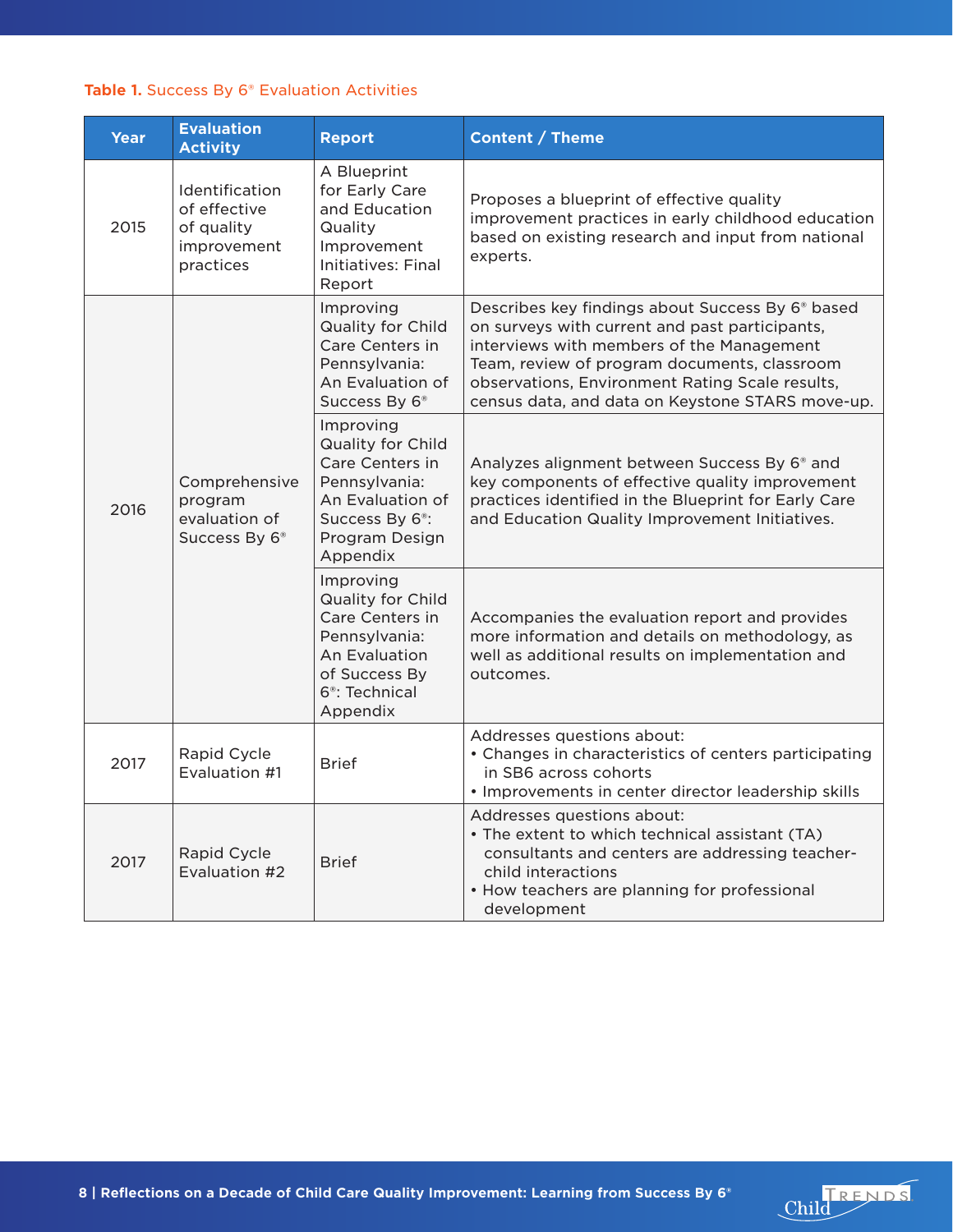# **Learning from Success By 6®**

Exploring the implementation and outcomes of Success By 6® (SB6) highlights the long-term influence of a community-based quality improvement program. The remainder of this brief shares findings from these evaluation activities about SB6 accomplishments, the program's responses to changes over time, and areas for improvement. These findings provide insight into the program's successes and challenges that may be helpful in informing other quality improvement initiatives that are currently underway around the country.

#### **Reflections on a Decade of Child Care Quality Improvement: Learning from Success By 6®** and education system and responds to changing needs provides the A management team that partners with stakeholders in the early care foundation for a successful quality improvement initiative.

SB6's ability to successfully enhance child care quality in the region has been supported in part by the program's ongoing commitment to partnerships with other stakeholders within the early care and education system. These partnerships have allowed the program to ensure that practices align with system structures, and to fill gaps in existing supports available to child care centers. SB6 has worked with stakeholders in two major ways.

At the program level, United Way assembled a management team that has included partners involved with providing SB6 services and monitoring quality. This group has included staff from organizations that provide TA, organizations that provide ERS assessment, and the organization responsible for implementing the Keystone STARS rating system. The 2016 evaluation found that management partners worked collaboratively and believed that their flexible, responsive approach was a strength of SB6. In addition, the inclusion of representatives from the Regional Keys organizations tasked with implementing

"United Way has been able to get all of the regulatory bodies together at one table, which is hard to do."

Keystone STARS has allowed for successful collaboration with Pennsylvania's rating system. Recent interviews with management staff, TA consultants, and child care center directors reiterated this finding. One management partner noted, "United Way has been able to get all of the regulatory bodies together at one table, which is hard to do."

At the ground level, SB6 also has viewed child care centers and TA consultants as partners in the process of quality improvement. As a result, SB6 leadership has considered the needs of centers and TA consultants, and has been responsive in addressing areas in need of improvement within the program. In recent interviews, management partners and child care center directors

"One of the most important things for us to do is to build the relationship with the director, the owner, and then the staff."

pointed to this responsiveness as a strength of the program. This level of responsiveness has been particularly important as the characteristics of centers entering the program have changed. In 2014, SB6 implemented a Readiness Program, which provided an additional six months of TA support to programs needing more assistance with preparing for quality improvement. After making this change, SB6 continued to ask questions about the ways in which the program needed to adapt to the changing characteristics of child care, conducting further evaluations to understand the areas where centers in recent cohorts needed additional support. Rapid cycle evaluations in 2017 found that newly participating centers had lower

classroom quality scores and had staff at lower levels on the career lattice than staff in the previous cohort, providing more insight into areas where these centers struggle. SB6's responsiveness to the changing needs of participants is a characteristic that aligns well with identified best practices for effective quality improvement programs.

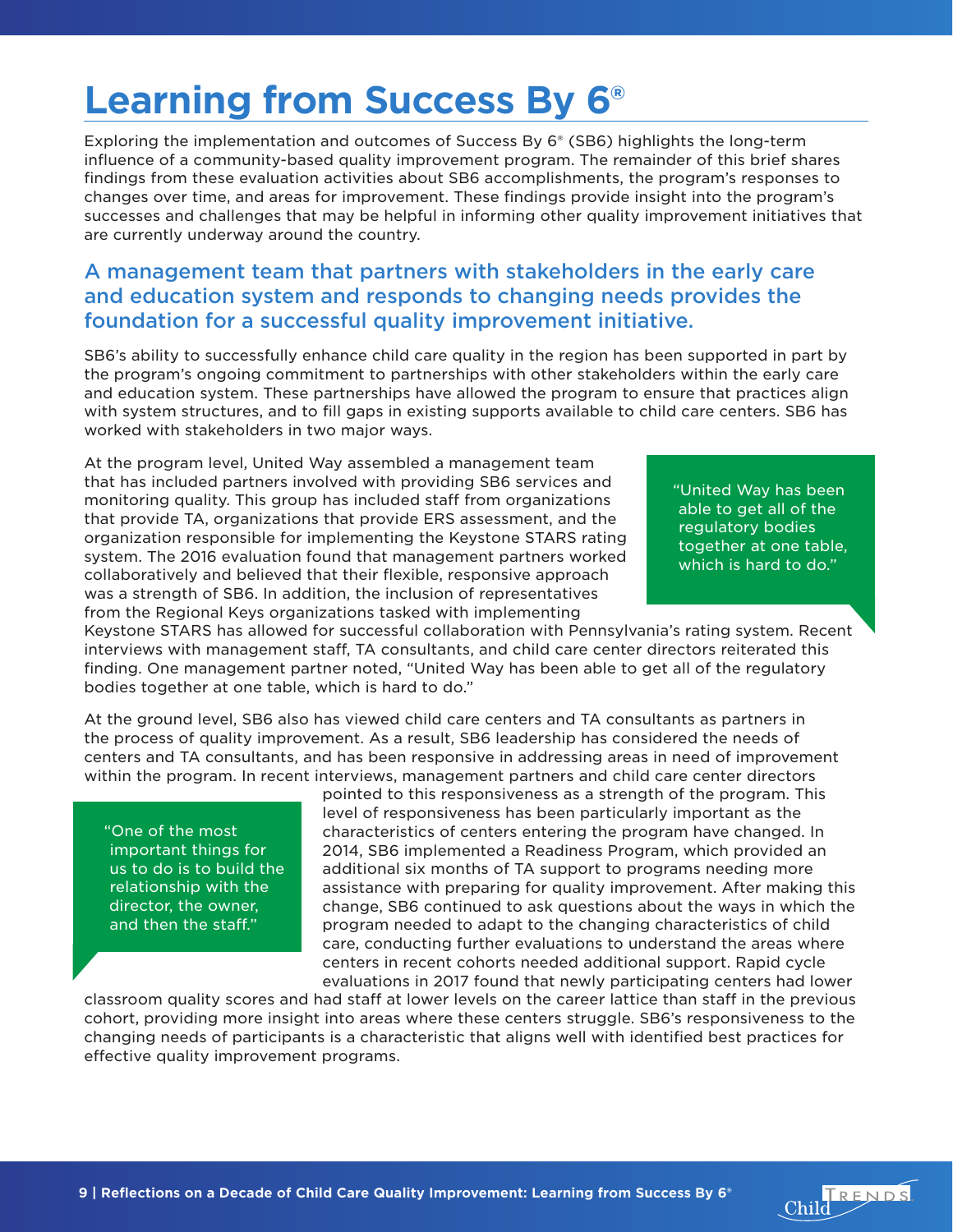### Effective quality improvement incorporates both organizations and staff at the ground level and at the leadership level in early care and education.

the approach, and provide training on quality dimensions. These meetings were added to the model **Success By 6®** based on emerging needs identified by the SB6 Management Team. Recent interviews highlighted Quality improvement initiatives have typically focused on providing support for classroom teachers *or* strategies to improve program leadership; intentional coordination is not common across these levels of program leadership and classrooms. SB6 was ahead of an emerging national trend toward focusing simultaneously on multiple levels of child care center staff. The program has developed strategies to account for the unique perspectives of not only teachers and directors, but also owners, who may not spend time on-site and may be less familiar with daily challenges to center quality. The SB6 model includes meetings for owners and executives to introduce them to the program, secure their buy-in to the importance of the multi-level focus: "One of the most important things for us to do is to build the relationship with the director, the owner, and then the staff."

Yet even with an intentional focus across levels, the 2016 evaluation showed that directors and teachers had different perceptions of their SB6 experience, with teachers reporting lower levels of satisfaction than directors. This divergence highlights the need to remain focused on effective strategies for individualizing the quality improvement experience for teachers, directors, and owners, and to recognize their differing capacity and motivation to engage in the program.

### A multifaceted approach to supporting child care centers facilitates quality improvement and the capacity to sustain improvements.

SB6 has taken a multifaceted approach to quality improvement, providing child care centers with technical assistance, financial resources, and structures to address capacity building and sustained quality. Together, these resources have been delivered using a strengths-based approach tailored to meet the needs of child care centers. The 2016 evaluation revealed that this diversity of supports was critical in promoting engagement in SB6. A majority of directors participating in the program at the time of the evaluation indicated that the following supports were very important: the SB6 ERS assessment process (89 percent), program improvement funds (86 percent), the SB6 TA model (68 percent), and the SB6 service plan (84 percent).

In addition to providing multifaceted support during the quality improvement phase of the program, SB6 has also provided sustainability supports for centers that achieve higher quality. Directors reported that the availability of financial support and continued interaction with other center directors after the program ended were beneficial for sustaining quality.

#### Effective implementation of quality improvement initiatives requires a strengths-based, flexible technical assistance model.

Research on effective quality improvement initiatives suggests three key sets of practices: foundational elements, or a base for setting goals and identifying the initiative's focus; implementation efforts, or practices that facilitate the initiative's implementation on the ground; and implementation activities, or the initiative's on-the-ground components. The SB6 TA model, which has been consistently highlighted as a strength of the program, has provided supports to centers within each of these three categories. The SB6 TA model aligns with best practices for quality improvement programs in the following ways:

- **Foundational elements:** TA consultants work with centers to set goals using a specified model that describes key activities and resources for consultation and improvement.
- **Implementation efforts:** SB6 provides training for TA consultants and uses a data system to track information about on-site consultation.
- **Implementation activities:** TA consultants use individualized strategies to work with centers, and provide a variety of quality improvement activities and supports.

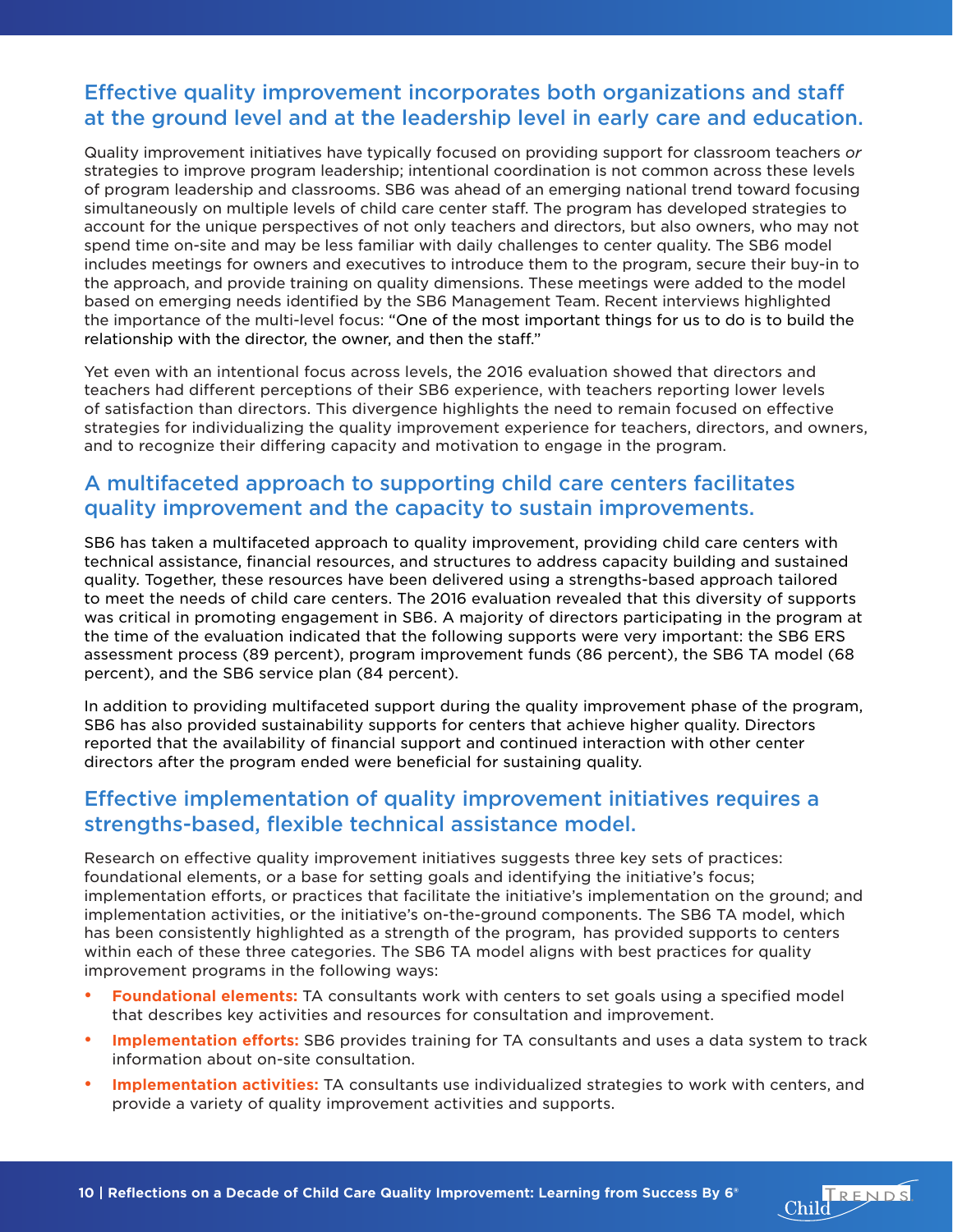neip them integrate and renne their newly learned *Powerrul Interactions* skins. After participating i<br>the *Powerful Interactions* training, TA consultants had more positive attitudes about their work. In **Success By 6®** recent interviews, SB6 management partners indicated that using *Powerful Interactions* gave them In 2017, the TA model shifted to focus more intentionally on supporting teacher-child interactions. TA consultants were trained on the *Coaching with Powerful Interactions* model to strengthen their approaches for interacting with teachers and, in turn, for helping teachers improve their interactions with children. TA consultants reported that using this approach increased their capacity to focus on teachers' strengths and to consider why interactions are important for supporting children's learning. After TA consultants received training in *Powerful Interactions*, Child Trends conducted center visits and observed an increase in the frequency with which TA consultants focused on interactions during consultation. In addition, TA managers reported adapting their model of service delivery. Instead of sending one TA consultant to work with a center, managers reported sending multiple consultants on center visits more frequently so that TA teams could engage in reflective practice to help them integrate and refine their newly learned *Powerful Interactions* skills. After participating in a new perspective on their role as TA consultants, better allowing them to share ownership and responsibility for quality improvement work with center directors—rather than feeling like they had to solve all problems themselves. TA consultants have reframed the way they provide feedback with a stronger emphasis on the strengths of providers rather than their deficits, and have focused on leveraging those strengths to improve center quality.

#### Despite comprehensive supports, many child care centers still struggle with achieving a higher quality rating.

Child care centers that participated in SB6 were more likely to increase their quality level within Keystone STARS than programs that did not participate. Within two years of completing the program, 37 percent of SB6 centers moved up to STAR 3 or 4, compared to 27 percent of nonparticipating programs. In the longer term, the gap in moveup rates widened further, with 45 percent of all SB6 participant programs moving up, compared to 29 percent of nonparticipating programs in the same time span. Despite this success, just over half of programs did not increase their quality level. Meeting staff educational qualifications outlined in the Pennsylvania Early Learning

"The SB6 program itself, the knowledge that [providers] got, was an invaluable springboard."

Keys to Quality Career Lattice was a primary barrier to STARS movement, which is consistent with findings from evaluations of other quality improvement initiatives around the country. This persistent challenge reinforces the need to connect staff to resources such as higher education and other workforce supports.

"I think throughout the years, SB6 was able to … really bring a level of recognition that [STARS movement] is important and something we should consider, so that I think is a big success."

Even when programs did not increase their Keystone STARS rating, child care center directors and TA consultants felt that centers made notable improvements. The 2016 evaluation found that 94 percent of directors who had participated in SB6 agreed that their center attained higher quality as a result of participation. In recent interviews, center directors and management partners emphasized this perspective. One partner noted, for example, that they saw positive changes in classroom practices in a center that had not increased in Keystone STARS level, including the use of curriculum, room arrangements, and inclusion of new materials to promote learning. This aligns with earlier findings on ERS score results. Although some centers scored below the STAR 3 cutoff on the

second ERS assessment, their scores increased by 0.44 points after participation in SB6.

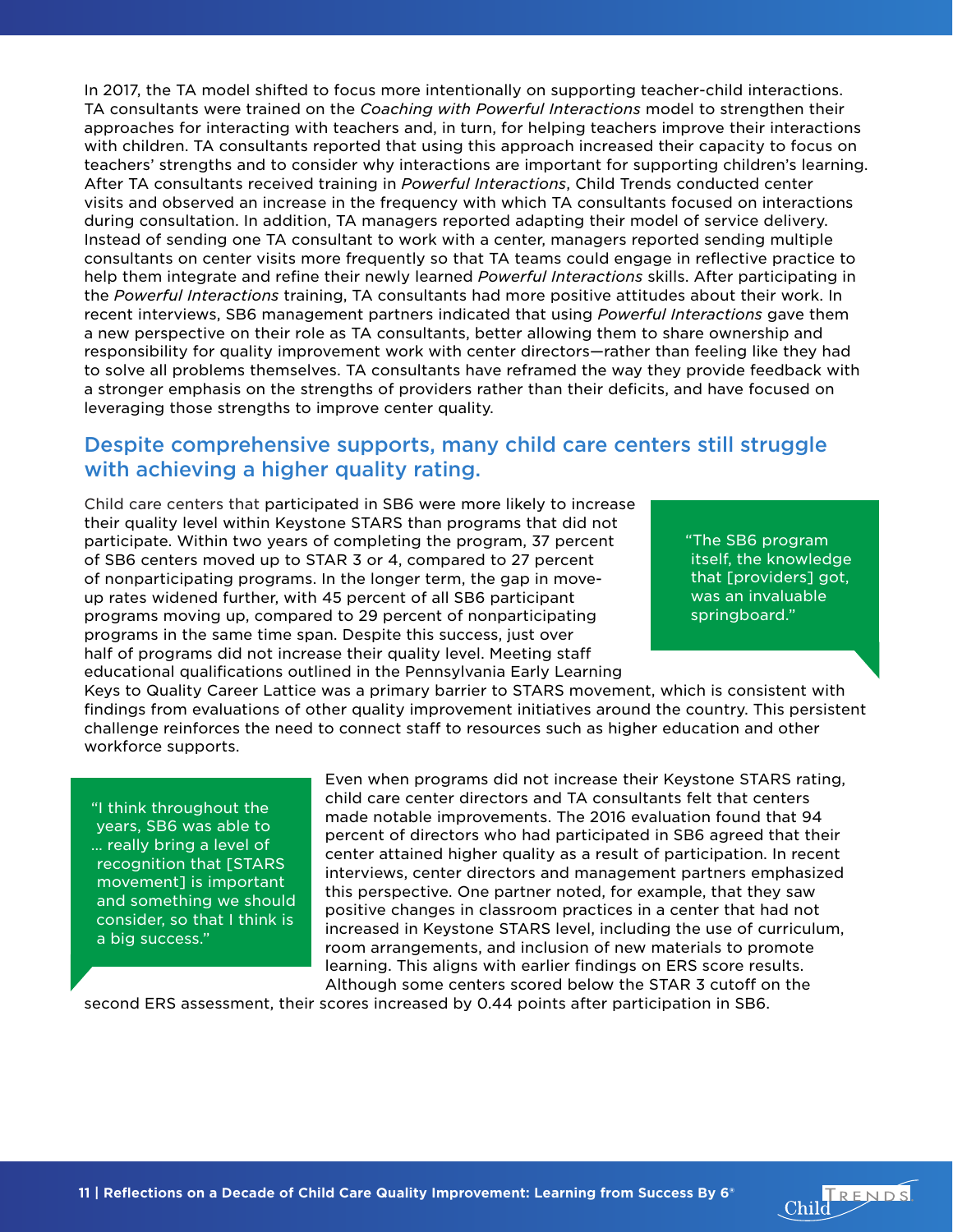### Participation in a quality improvement initiative can improve center directors' knowledge about the importance of making changes to increase quality.

understanding of quality has also contributed to changes in providers' openness to and recognition of change, which management partners also noted as a success. One partner reported, "I think For many child care centers, taking the first step to acknowledge their existing quality level and developing a plan to address quality issues is an important accomplishment. Management partners noted that providers who participated in SB6 experienced growth in their understanding of quality child care practices, which is a prerequisite for prioritizing and engaging in long-term quality improvement. In recent interviews, one management partner stated, "The SB6 program itself, the knowledge that [providers] got, was an invaluable springboard." Greater knowledge and throughout the years, SB6 was able to … really bring a level of recognition that [STARS movement] is important and something we should consider, so that I think is a big success." Engagement and relationships with consultants were perceived as particularly important for supporting providers who were resistant to new practices or reluctant to abandon practices that they previously thought were effective. Center directors reinforced this belief, saying that the program helped them understand areas where their centers could improve and provided assistance with implementing those changes.

### Quality improvement initiatives must consider the varied needs and capacities of child care centers and use a range of strategies to provide effective services.

Since its beginning, SB6 has focused on providing quality support to centers at a Keystone STAR 2 quality level, rather than focusing on STAR 3 and 4 centers. As SB6 has expanded to work with higher-need centers, new challenges have risen based on changing characteristics of child care centers. Data from rapid cycle evaluations in 2017 indicated that entering centers had lower classroom ERS assessment scores and that staff were at lower levels on the Keystone STARS career lattice. Many new centers needed assistance to maintain their STAR 2 eligibility at the beginning of SB6 before focusing on the requirements of STAR 3. In recent interviews, management partners cited changes to participating centers' capacity as a challenge, indicating that some centers had a lower capacity to work on goals outlined by the service plans. One partner said that TA consultants who work with these centers often arrive to find a center in "crisis mode"—being understaffed or needing responses to immediate concerns—and are unable to work on goal-related aspects of quality improvement. One added, "I think we have on the fly shifted some of our practices to accommodate different needs, but I don't know that we have been successful enough." Another partner reflected on the contextual factors shaping participation in quality improvement, saying that, in some cases, TA consultants support programs in making changes with the goal of getting a center to a higher STAR level quickly. This allows centers to meet requirements for child care subsidies or become eligible for other funding opportunities, but does not emphasize maintaining those changes over time. The SB6 model has long emphasized the importance of achieving and sustaining quality, but the reality of maintaining financial stability influences decisions that centers make about longterm quality for children and families.

#### Supporting the needs of the early care and education workforce is a high priority for quality improvement and sustainability initiatives.

Persistent challenges related to the early care and education workforce include barriers to improving educational qualifications and low compensation and benefits. These challenges impact a center's ability to embed classroom quality improvements. For example, the 2016 evaluation found that educational qualifications in the career lattice were a challenge to increasing STAR levels. Rapid cycle evaluations conducted in 2017 found that center directors in later SB6 cohorts (19 and 20) were lower on the career lattice than directors of centers in an earlier cohort (18), indicating increasing challenges in the qualifications of new SB6 participants. In addition to impacting centers' ability to move up to STAR 3, staff qualifications standards have also posed challenges to

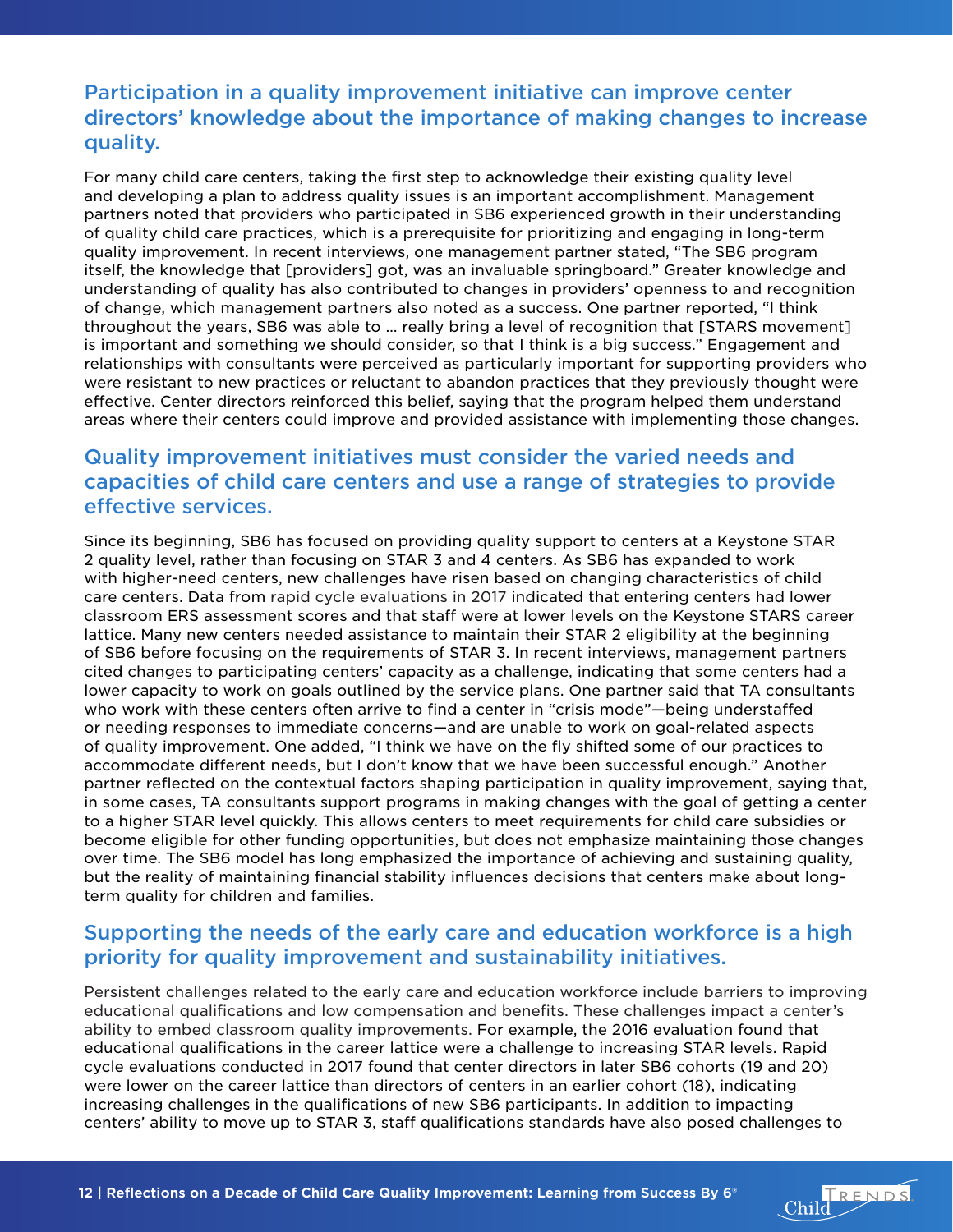maintaining STAR 3 for centers that do move up: Centers meeting STAR 3 career lattice standards may be at risk of dropping back to STAR 2 if they experience any staff turnover. In addition, centers have found it challenging to hire and provide adequate compensation to staff who have the credentials required to achieve STAR 3 and 4. Changes to the Keystone STARS staff qualification standards in 2017 may influence these dynamics, although it is too early in the implementation phases to assess.

# **Looking to the Future**

poorest major city, and for some of its neighboring communities. In 2017, United Way articulated its .<br>**Superational goal of breaking the cycle of poverty that traps families for generations by focusing on** Intergenerational poverty looms as the most pressing challenge for Philadelphia, the nation's two strategies: ensuring successful children and youth, and promoting self-reliant individuals and families. The early learning goal will be to ensure that by 2030, 90 percent of children read at grade level by the end of third grade.

School readiness represents a critical milestone on the path to early literacy proficiency. Lessons learned from Success By 6® (SB6) will provide a foundation from which to develop a new school readiness initiative that engages families, Keystone STAR 1 child care programs, and community organizations to develop partnerships on behalf of young children. The program will incorporate trauma-informed, strengths-based, and two-generational approaches that will lead to strong outcomes for children. The school readiness program will:

- Empower parenting adults to engage with their children in ways that promote emergent literacy
- Increase access to resources that address basic needs of individuals and families
- Increase quality of early learning programs and strengthen family and community partnerships

United Way has convened stakeholders across sectors to provide information that will be instrumental in the program design and evaluation processes. Simultaneously, technical assistance consultants are receiving extensive training and coaching on best practices in family engagement and emergent literacy.

Like SB6, the next phase of school readiness work provides an opportunity to continue delivering supports to child care programs with a focus on developing strong relationships, helping programs engage in continuous improvement, and recognizing the challenges of providing services to children and families in centers with limited resources. Consistent with the approach taken for over a decade, it will be important to set and track progress toward clear and achievable goals, attend to implementation through a strong and flexible management structure, and keep the needs of young children and their families at the center of the program.

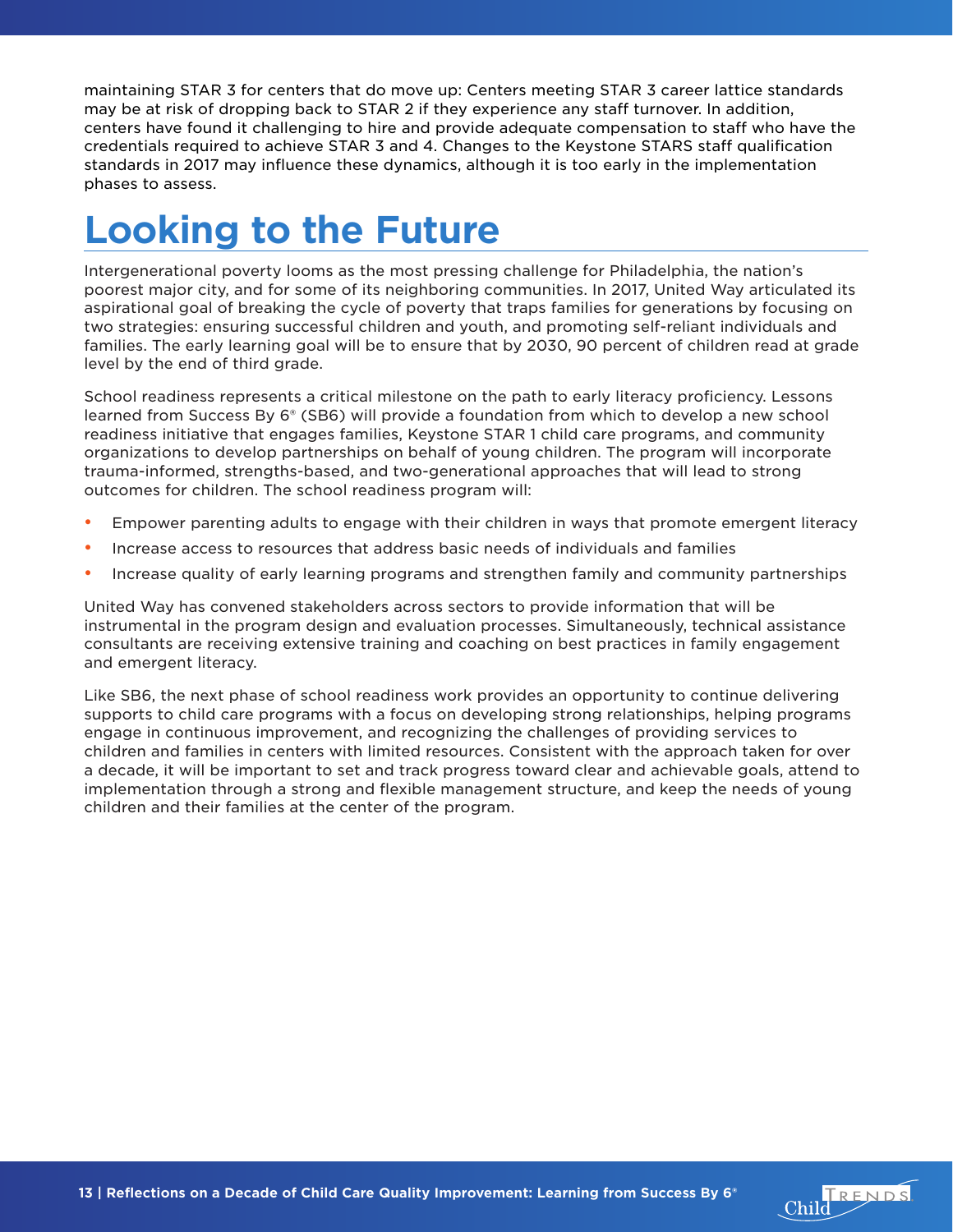# **Acknowledgements**

**Reflections on a Decade of Child Care Quality Improvement: Learning from**  cooperation and contributions of each of these organizations and their staff. Child Trends would like to thank United Way of Greater Philadelphia and Southern New Jersey for their time and collaboration on this report, and particularly for their contributions to the overview and conclusion. We would especially like to thank Abby Binder and Jackie Groetsch, with whom we have worked closely over the last several years. We are also grateful for the contributions of SB6 participants and staff from Delaware Valley Association for the Education of Young Children (DVAEYC), Montgomery Early Learning Centers (MELC), and Stamm Consultancy Inc., who participated in interviews to inform this report. The report would not have been possible without the



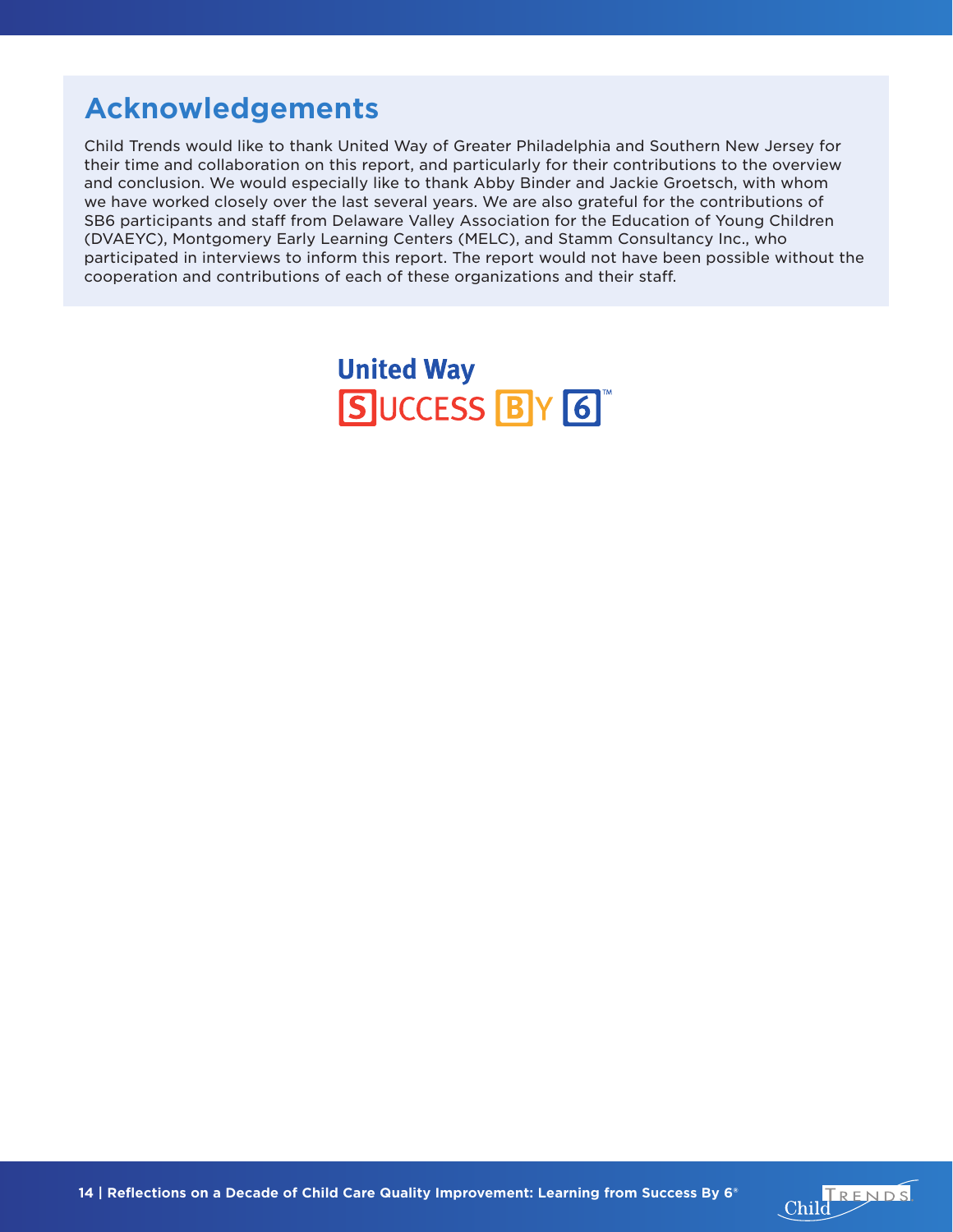# **Endnotes**

- 1. Tout, K., Epstein, D., Soli M. & Lowe, C. (2015). A Blueprint for Early Care and Education Quality Improvement Initiatives. Publication #2015-07. Prepared for the William Penn Foundation. Bethesda, MD: Child Trends.
- 2. United States Census Bureau. (2016). QuickFacts. Retrieved from: https://www.census.gov/ quickfacts/fact/table/philadelphiacitypennsylvania,US/IPE120216#viewtop
- Care Centers in Pennsylvania: An Evaluation of Success By 6<sup>®</sup>. Publication #2016-07. Prepared for **Success By 6®** the William Penn Foundation. Bethesda, MD: Child Trends. 3. Warner-Richter, M., Lowe, C., Tout, K., Epstein, D., & Li, W. (2016). Improving Quality for Child
- 4. Warner-Richter, et al. (2016).
- 5. Warner-Richter, et al. (2016).
- 6. Warner-Richter, et al. (2016)
- 7. Warner-Richter, et al. (2016)
- 8. Warner-Richter, et al. (2016).
- 9. Warner-Richter, et al. (2016).
- 10. Rohacek, M., Adams, G.C., & Kisker, E.E. (2010). Understanding Quality in Context: Child Care Centers, Communities, Markets, and Public Policy. Washington, DC: Urban Institute.
- 11. Warner-Richter, et al. (2016).
- 12. Tout, et al. (2015).
- 13. Douglass, A.L. (2017) Leading for Change in Early Care and Education: Cultivating Leadership from Within. New York: Teachers College Press
- 14. O'Keefe, B. (2017). Primetime for Coaching: Improving Instructional Coaching in Early Childhood. Retrieved from https://bellwethereducation.org/sites/default/files/Bellwether\_ECECoaching\_ GHS Final.pdf
- 15. Warner-Richter, et al. (2016).
- 16. Tout, et al. (2015).
- 17. Warner-Richter, et al. (2016).
- 18. Warner-Richter, M., Lowe, C., Tout, K., Epstein, D., & Li, W. (2016). Improving Quality for Child Care Centers in Pennsylvania: An Evaluation of Success By 6®: Design Appendix. Publication #2016-07C. Prepared for the William Penn Foundation. Bethesda, MD: Child Trends.
- 19. Jablon, J., Dombro, A.L., & Johnsen, S. (2016). Coaching with Powerful Interactions: A Guide for Partnering with Early Childhood Teachers.
- 20. Child Trends. (2017). Rapid Cycle Evaluation findings.
- 21. Child Trends. (2017). Rapid Cycle Evaluation findings.
- 22. Warner-Richter, et al. (2016).
- 23. Epstein, D., Hegseth, D., Friese, S., Miranda, B., Gebhart, T., Partika, A., & Tout, K. (2017). Quality First: Arizona's Early Learning Quality Improvement and Rating System Implementation and Validation Study. Chapel Hill, NC: Child Trends.Warner-Richter, et al. (2016).

Child RENDS